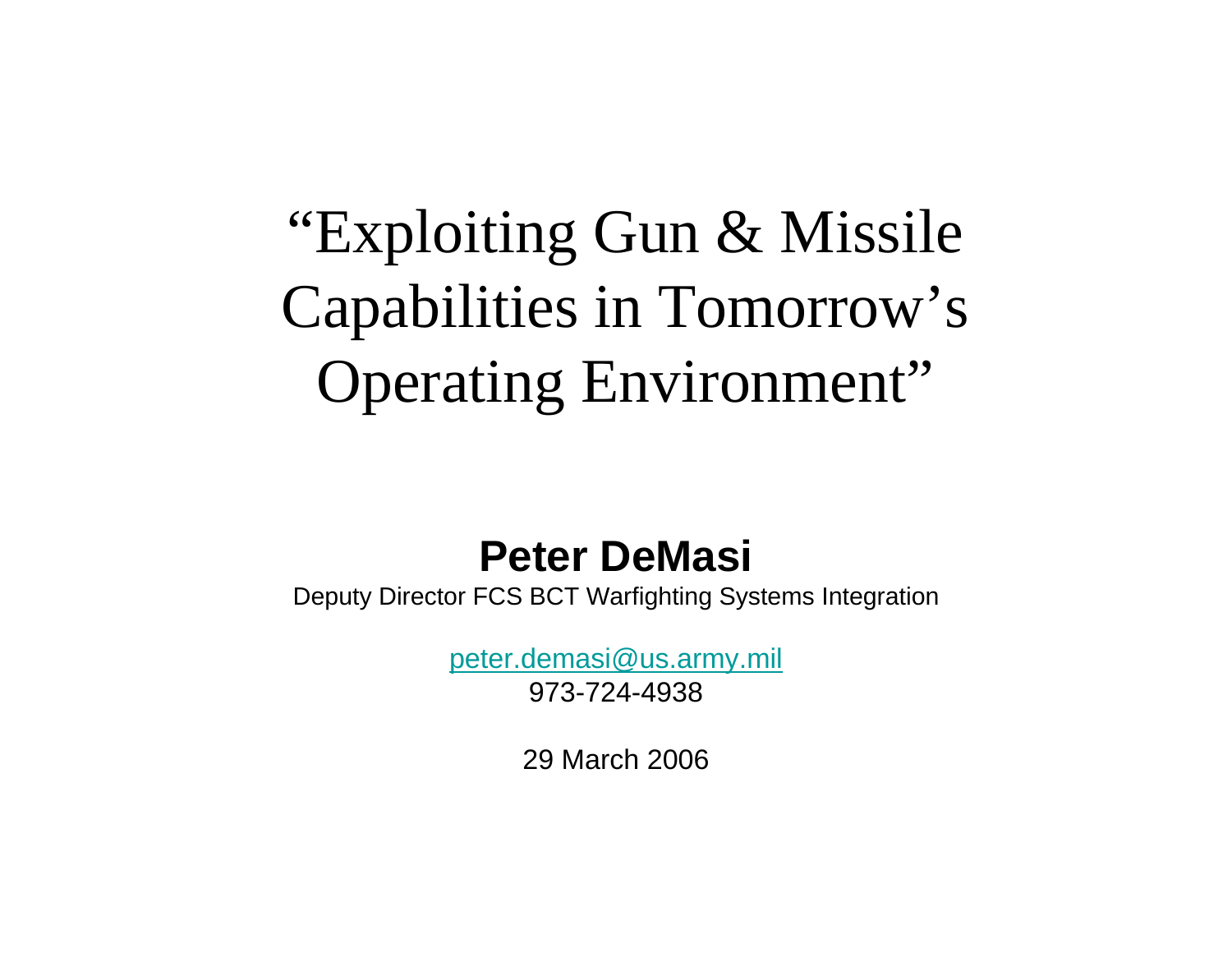#### Focused on the Soldier 18 Integrated Systems + Network

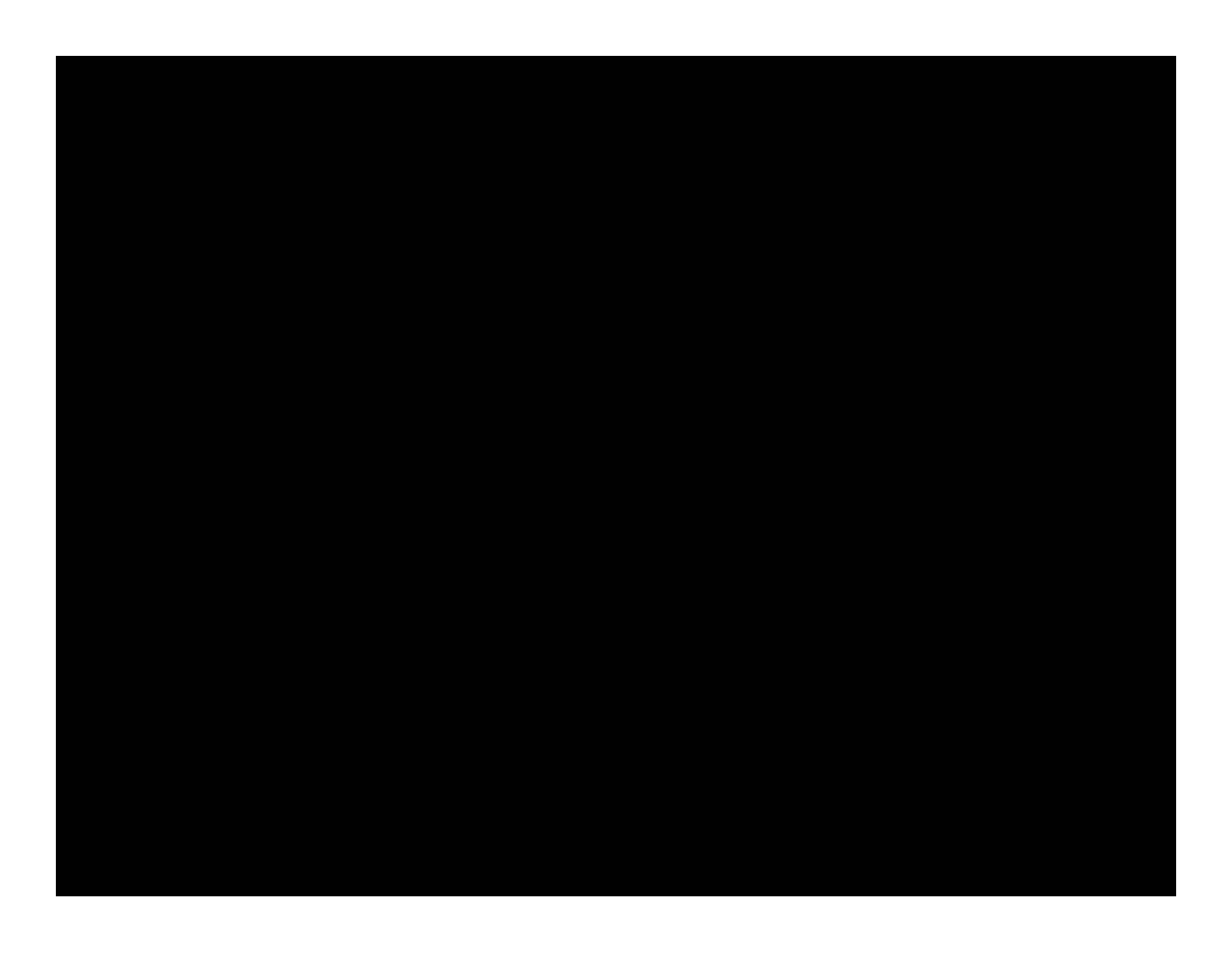# Outline of NDIA Brief

- "The Network"
- Describe Notional Network (w/FCS Example)
	- –Benefits/Unique Opportunities
	- –How to take full advantage
	- –Impediments to Utility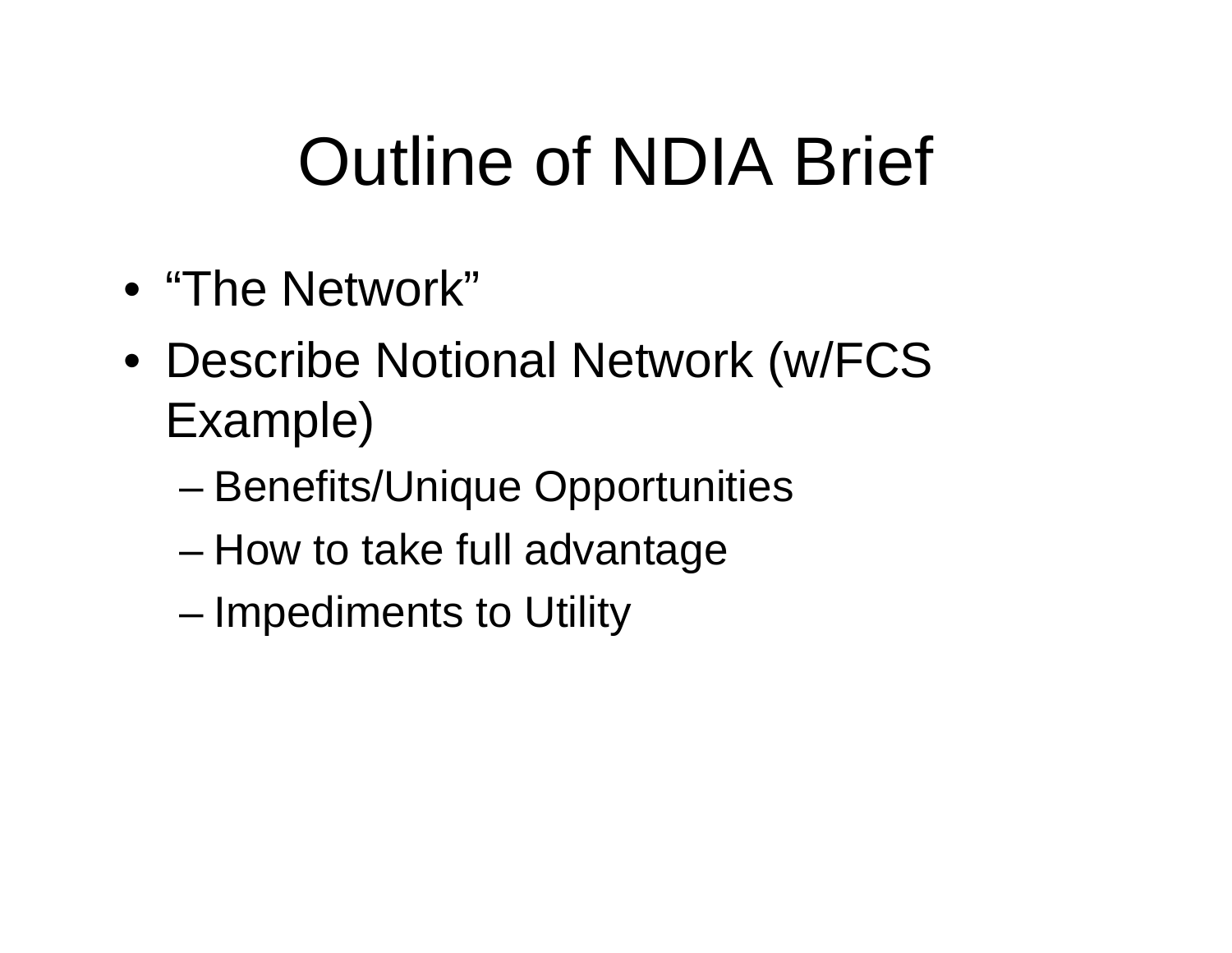- The Single Biggest Change in the Future Battlefield will be the Availability of the Network and Networked Information
- Guns and missiles are part of this Network
- Conventional Munitions still an integral part of the Force, but increasing reliance on synergies with network
- We had done this with single platforms (airburst, beam riders, etc.)
- Rudimentary with multiple actors (laser designation,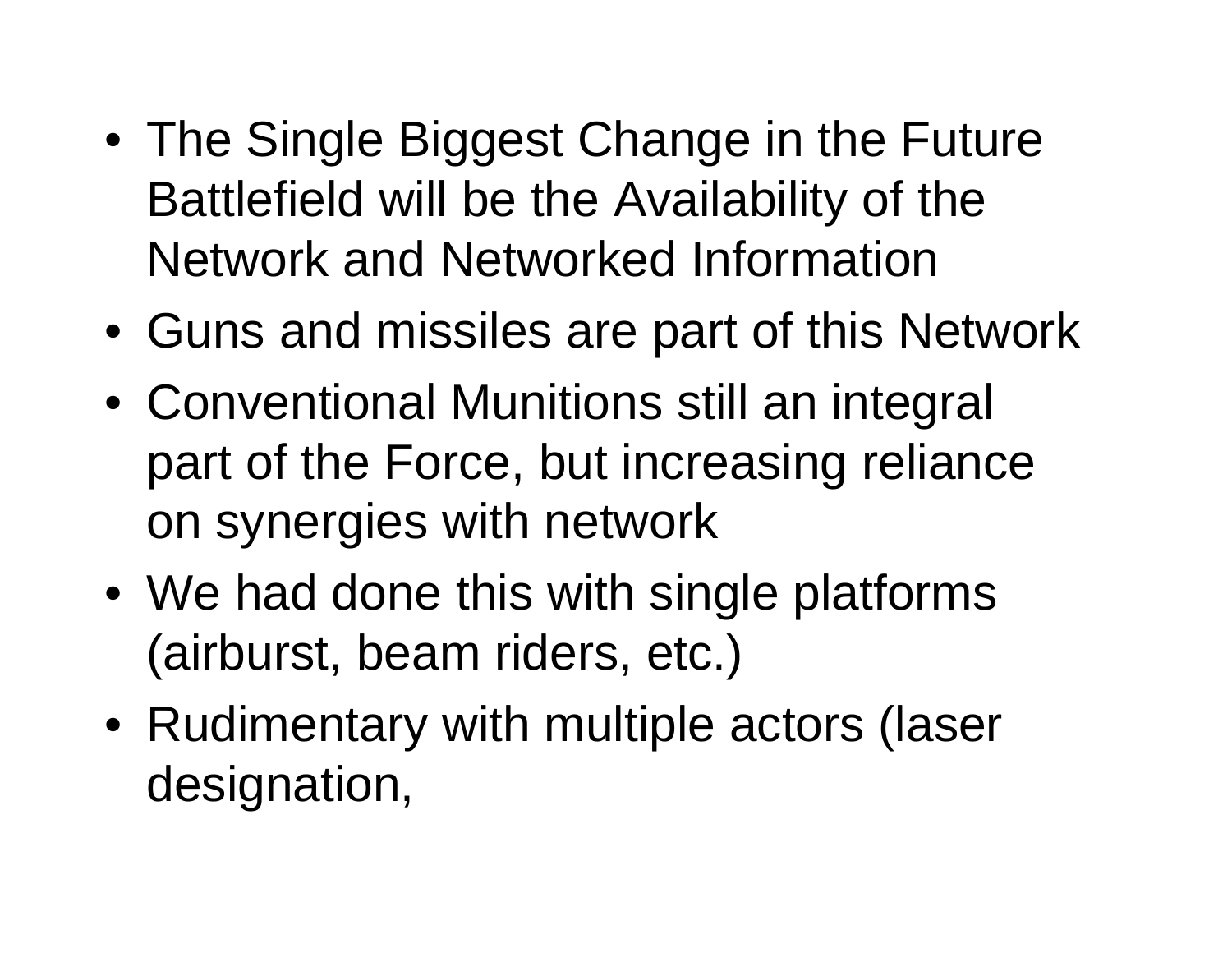# What Does This Mean?

- Increased awareness of Friendly Forces
- Improved ability to leverage Joint Assets
- Increased proliferation of sensors and sensor information at all levels
	- Better target location
	- Acquisition of targets at increased ranges
- Narrowing of times from target identification to realization of optimum effects
- Increased OPTEMPO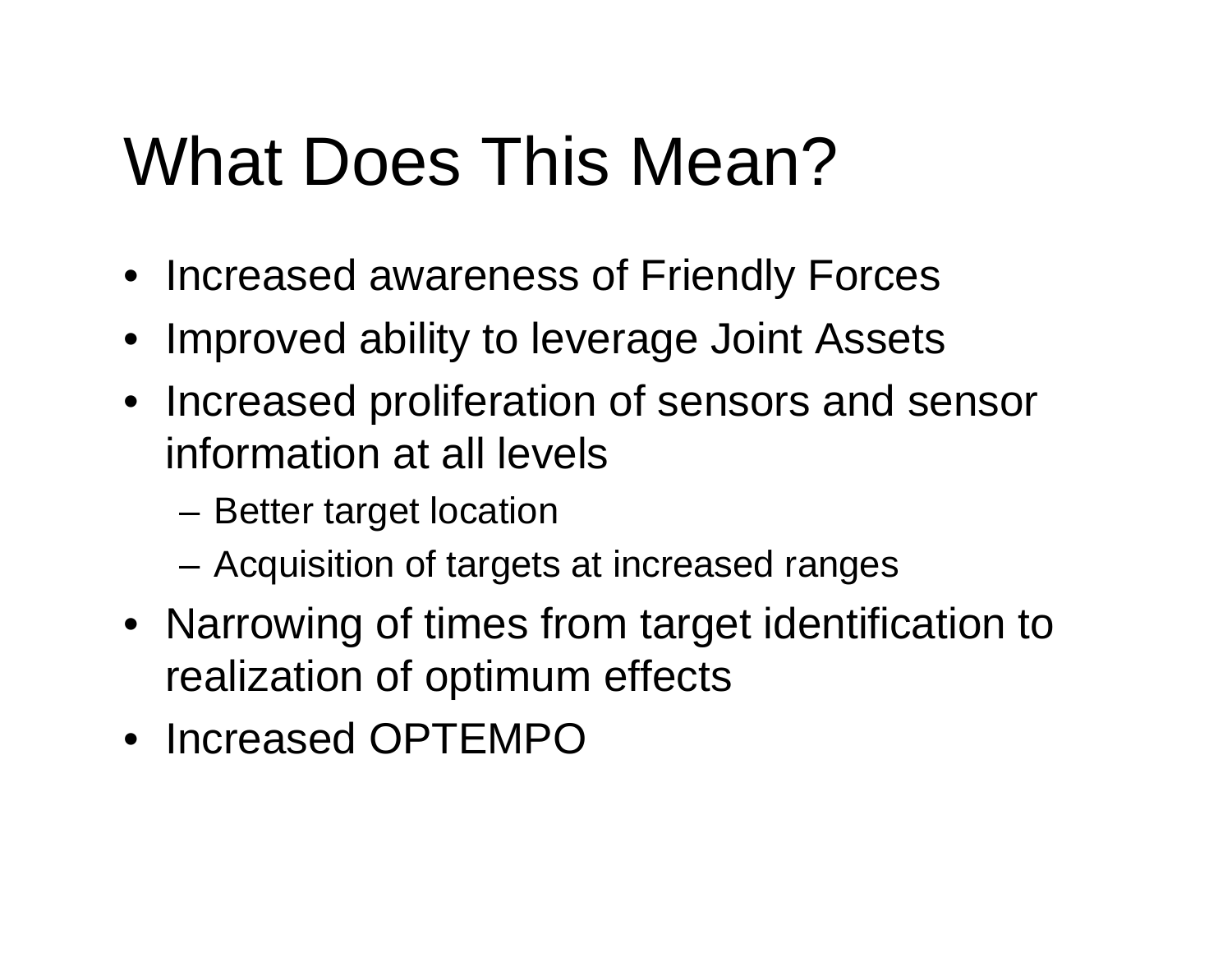- Numerous Nodes on Network
- Missiles, Projectiles, Guns
	- –Nodes – provide information
	- – Nodes – receiving information
		- From Sensors on the host vehicle
		- From sensors on other vehicles
		- From Joint, Interagency or Multinational assets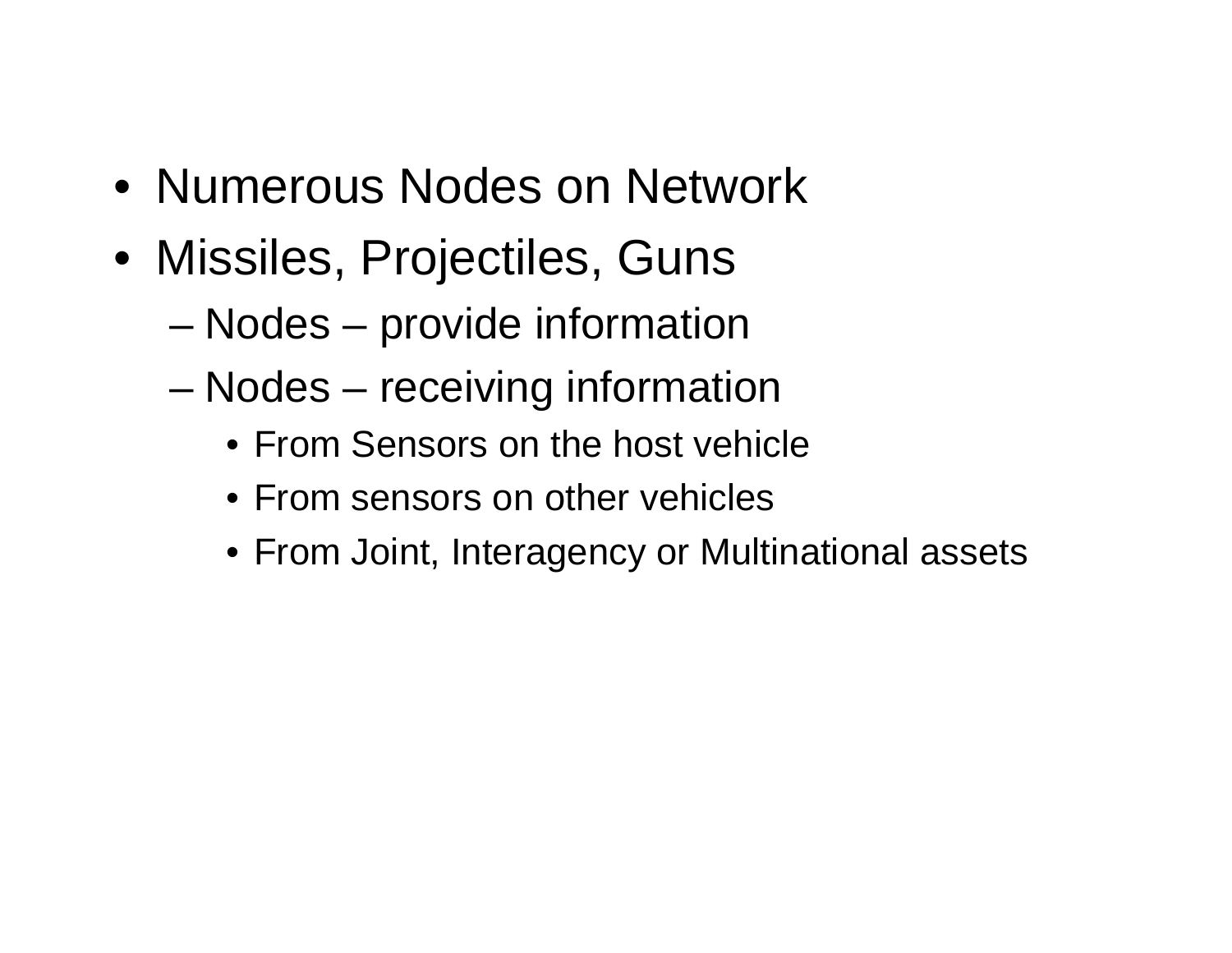# How Can/Will Guns And Missiles Synergize With This Development?

- Increased Accuracy
	- –Availability of MET data from numerous assets
- Increase Target Detection
- Unique Capabilities
	- Additional Sensor Information
	- Leveraging of Existing Information
	- Ability to Execute New Capabilities (e.g. BLOS)
	- Individual Munitions can be smarter because they can use the knowledge of the network
		- Increased lethality
		- Tailored effects
		- Improved flexibility
- •More timely servicing of targets
- •Reduced countermeasure suscepti
- •Reduced cost